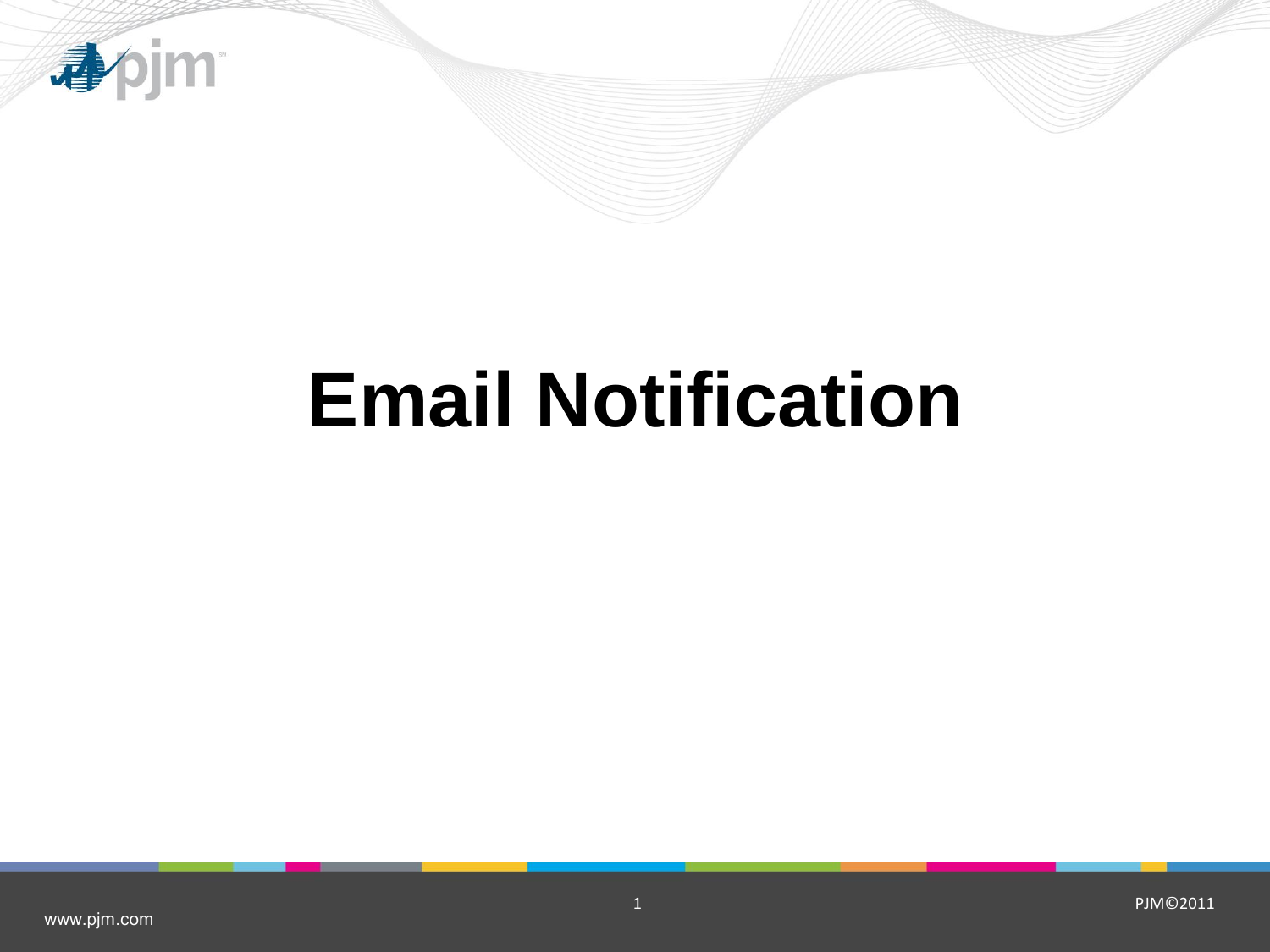



# □ Generation Owner Issue

- $\Box$  Certain market sensitive transmission outages directly affect a unit's ability to supply power.
- $\Box$  Since market sensitive outages not made public affected unit generator owning company not given needed heads up.
- $\Box$  Prompted need for notification to be sent to specific unit owning companies.

## □ Neighbor ISO/RTO Issue

- □ Some neighboring entities (e.g. MISO, NYISO) want email notification of certain facility outages.
- $\Box$  Speed of getting notifications have resulted in curtailment of some outages.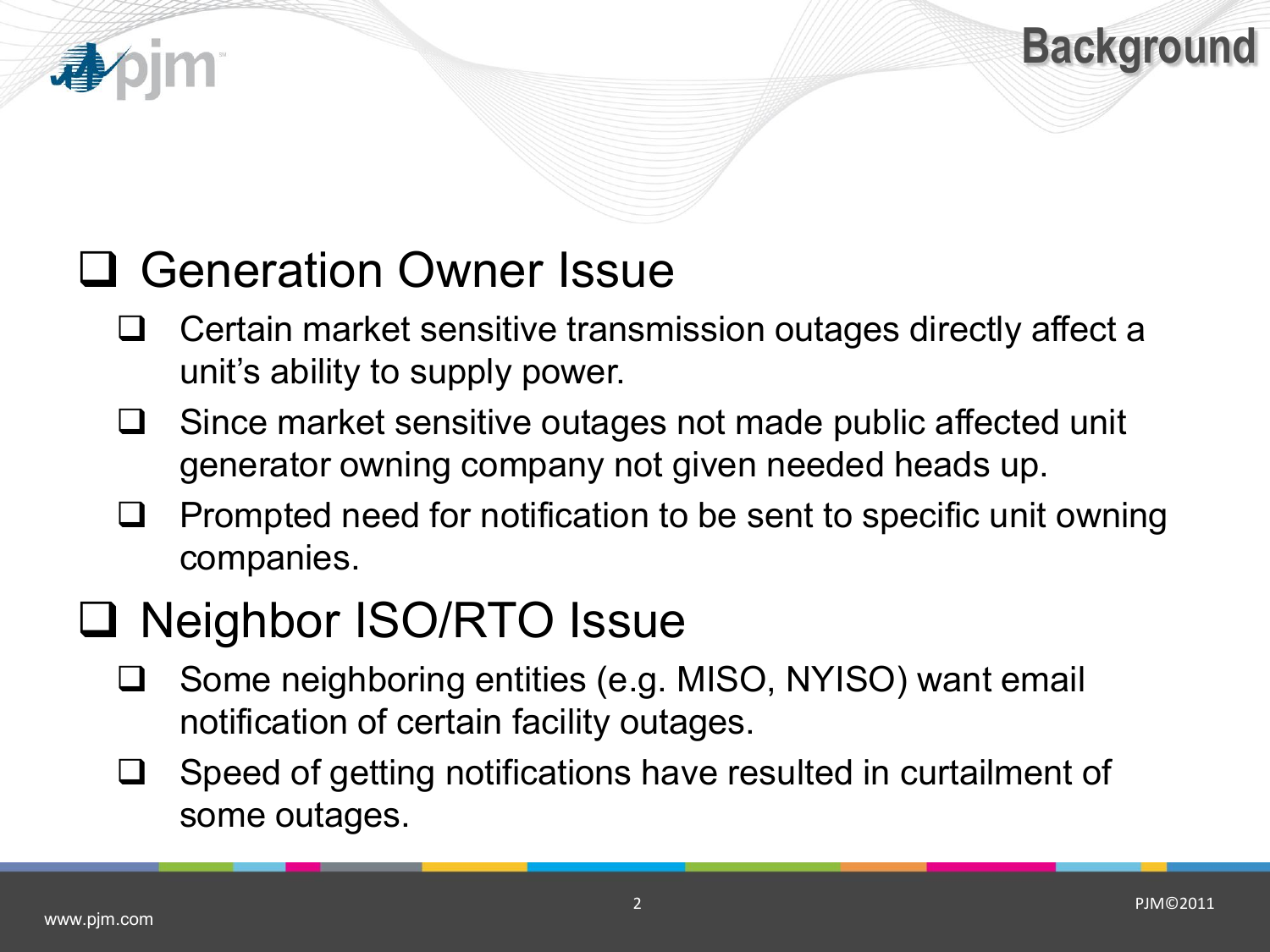



New automated email notification functionality added to automatically email transmission outage info to neighboring ISO/RTOs and Gen companies where outage will directly impact their unit.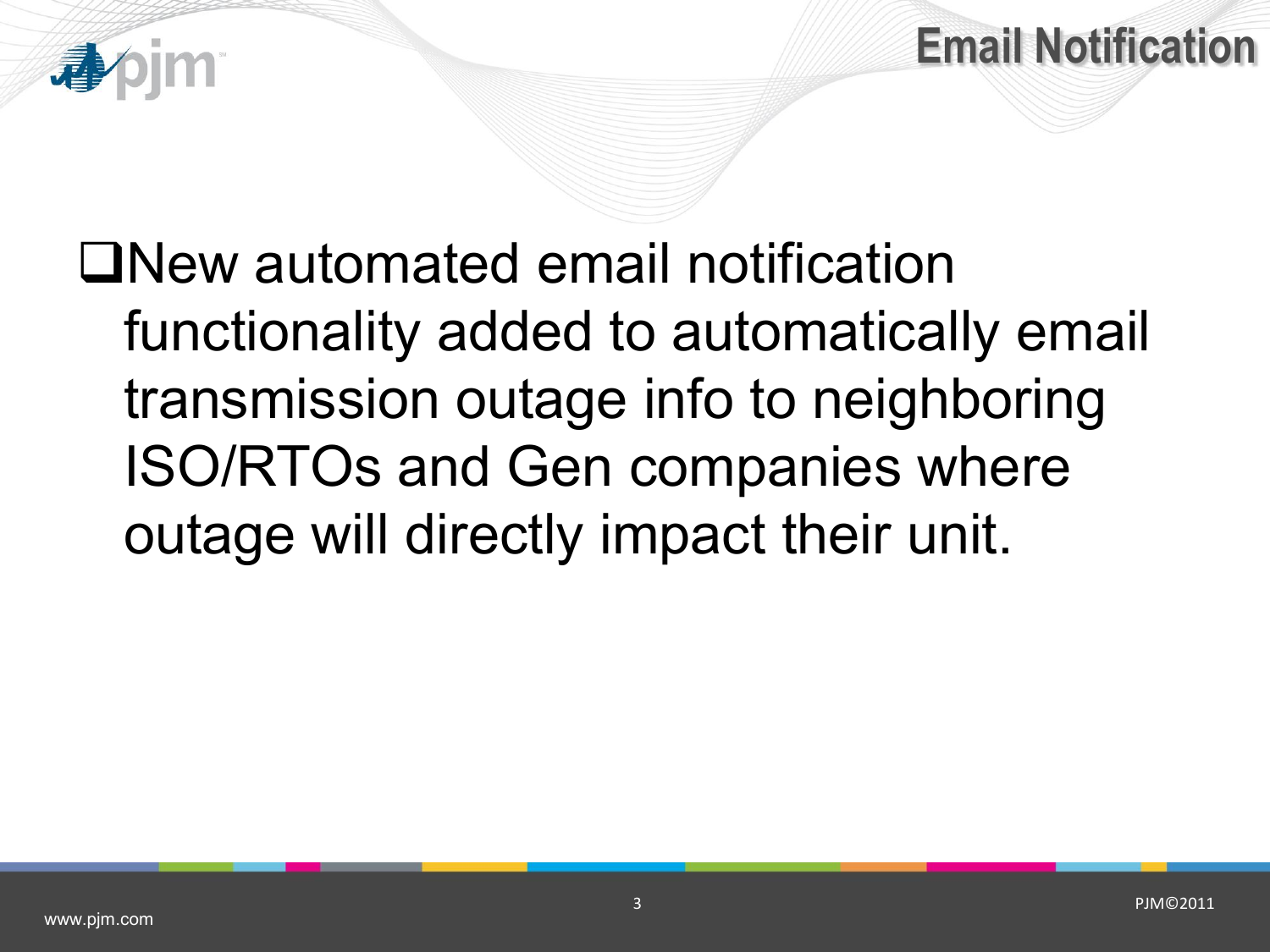

- $\Box$  Email transmission outage data will be sent to unit owner or neighbor affected for:
	- Market Sensitive outage notification (example breaker outages with nuclear generators).
	- Outages that impact Generation outage (mainly stability related).
	- Outages that impact Nuclear off-site station light and power.
	- Owner of facility for which email notification setup for a generation company.
	- Outage info needed by neighboring ISO/RTO.

**Email Notification**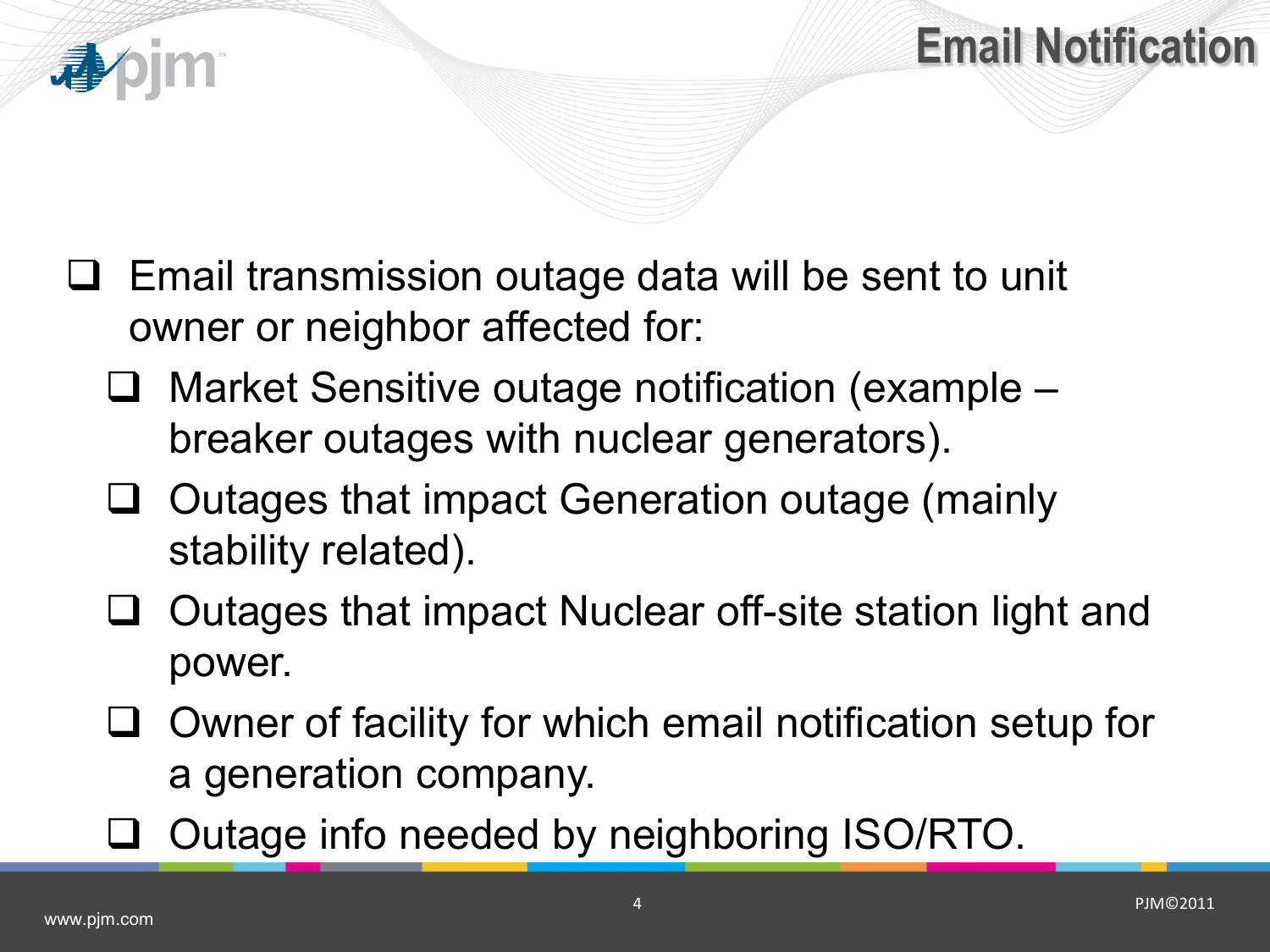

### **Participation Steps**

- Companies need to come up with the following:
	- $\Box$  Group email address (one per company) for email notification to be sent to those in email group managed by company.
	- $\Box$  Company password to open notification email attachment (encrypted PDF) containing outage information. Password must be known by all in email group.
	- $\Box$  List of equipment for which notification is sent.
- Company representative fills out eDART Email Transmission Outage Notification Request Form and submits it to PJM Dispatch Manager for approval and processing.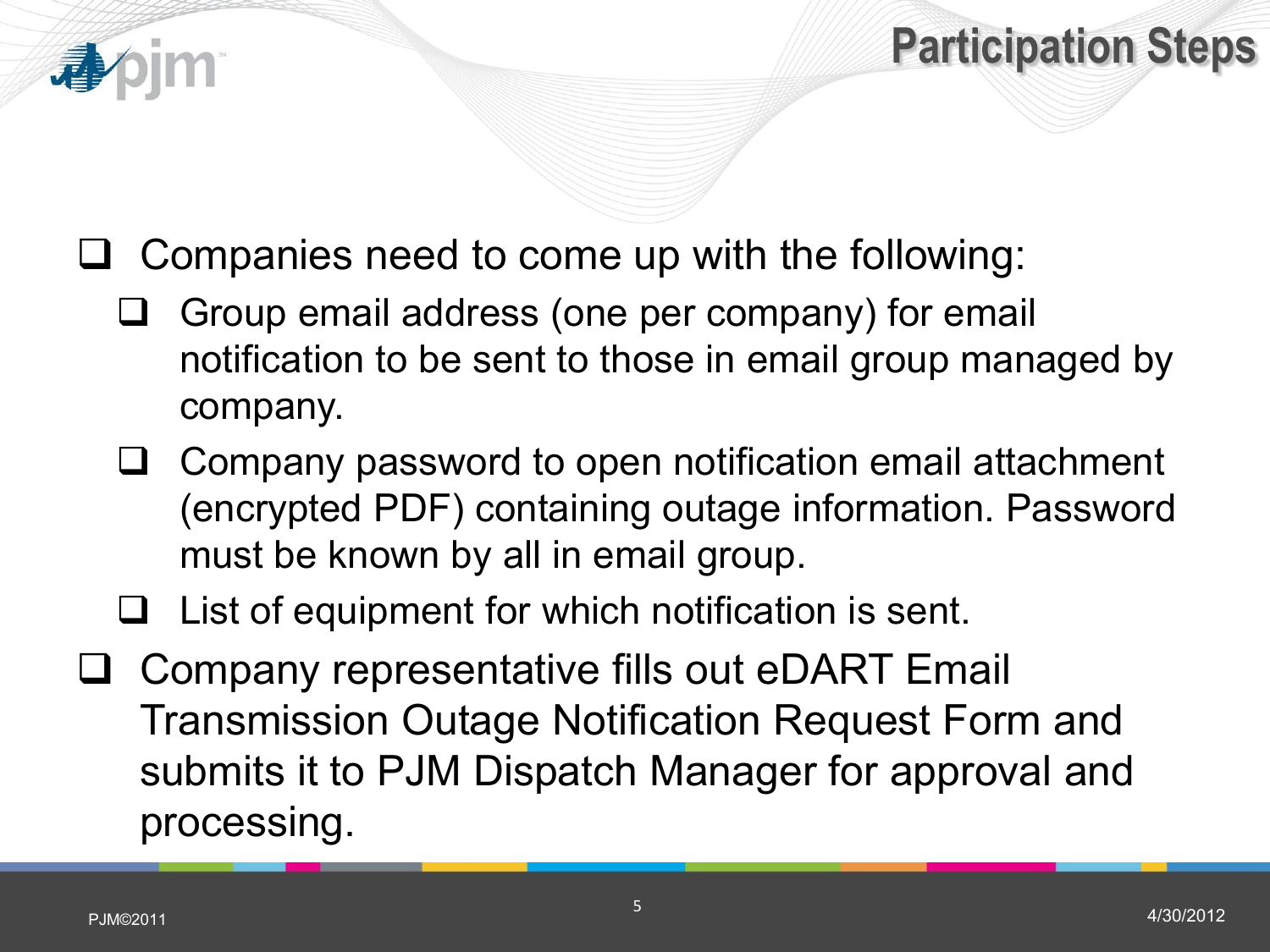

#### **How To Get Email Notification**

#### $\square$  To request Email notifications please visit

<http://www.pjm.com/markets-and-operations/etools/edart.aspx>

 $\Box$  If you are a PJM Member fill out the Email Notification Request/Adjust/Remove Form (PJM Member).

- $\Box$  If you are a Neighboring ISO/RTO fill out the Email **Notification** 
	- Request/Adjust/Remove Form (ISO/RO).

|                          | about pjm training committees & groups<br>market<br>planning                                                         |  |  |  |  |  |  |
|--------------------------|----------------------------------------------------------------------------------------------------------------------|--|--|--|--|--|--|
| <b>Operational Data</b>  | Home > Markets & Operations > eTools > eDART<br>H S                                                                  |  |  |  |  |  |  |
| <b>Data Dictionary</b>   |                                                                                                                      |  |  |  |  |  |  |
| <b>LMP Contour Map</b>   | eDART                                                                                                                |  |  |  |  |  |  |
| eTools                   | $\equiv$                                                                                                             |  |  |  |  |  |  |
| eTools Information       | $+$                                                                                                                  |  |  |  |  |  |  |
| eTools Log In            | eDART (Dispatcher Application and Reporting Tool) is an Internet                                                     |  |  |  |  |  |  |
| <b>PJM Security</b>      | application that allows generation and transmission owners to submit                                                 |  |  |  |  |  |  |
|                          | generation and transmission outage requests electronically. eDART                                                    |  |  |  |  |  |  |
| <b>Committee Voting</b>  | allows its users to manage their outage data by viewing the status of<br>their outages and obtaining outage reports. |  |  |  |  |  |  |
| eCredit                  |                                                                                                                      |  |  |  |  |  |  |
| eDART                    |                                                                                                                      |  |  |  |  |  |  |
| eDART Trainin            |                                                                                                                      |  |  |  |  |  |  |
| Presentations            | Login   Register                                                                                                     |  |  |  |  |  |  |
| eDART Registration       | eDART Email Notification Functionality                                                                               |  |  |  |  |  |  |
| Form                     | Impactful Transmission Outage Email Notification Request/Adjust/Remove Form (PJM                                     |  |  |  |  |  |  |
| <b>XML</b> Documentation | Member) (DOC) (Help)                                                                                                 |  |  |  |  |  |  |
| eDART Sandbox            | Impactful Transmission Outage Email Notification Request/Adjust/Remove Form                                          |  |  |  |  |  |  |
| eData                    | (RTO/ISO) (DOC) (Help)<br>New Default MVAR Email Notification Request/Adjust/Remove Form (DOC) (Help)                |  |  |  |  |  |  |
|                          | Telemetry Coordination Email Notification Request/Adjust/Remove Form (DOC) (Help)                                    |  |  |  |  |  |  |
| $+$<br>eDataFeed         | eDART Training Presentations                                                                                         |  |  |  |  |  |  |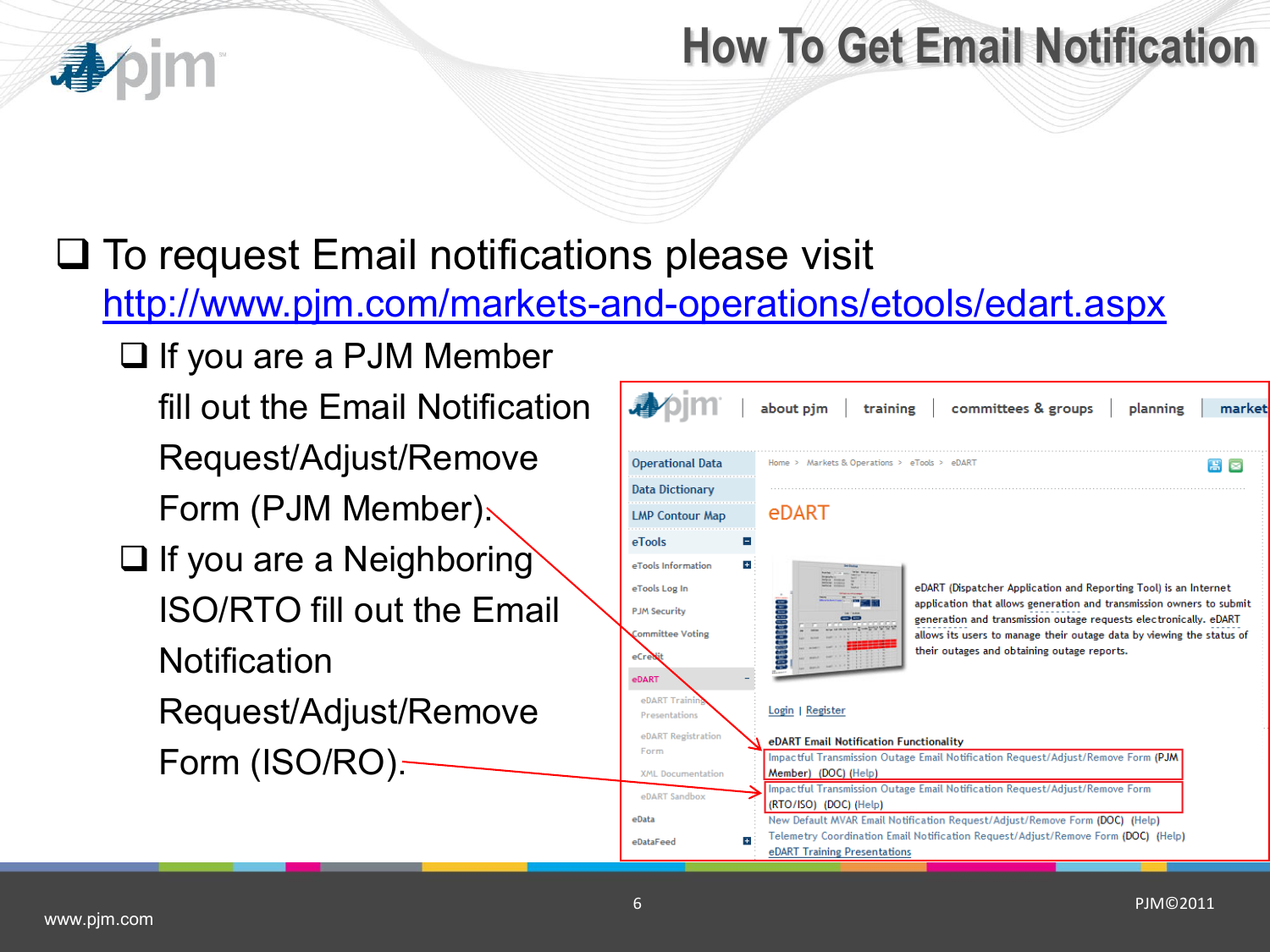



- □ Based on Request Form approval, company is linked to facilities for outage notification.
- $\Box$  When the facility is included in a transmission outage ticket, email notifications are sent to agreed upon company's email group address.
	- $\Box$  Notifications sent based on status changes, equipment updates or date changes.
- $\Box$  Email includes an encrypted PDF, which can only be opened and read by using the company password, containing outage information.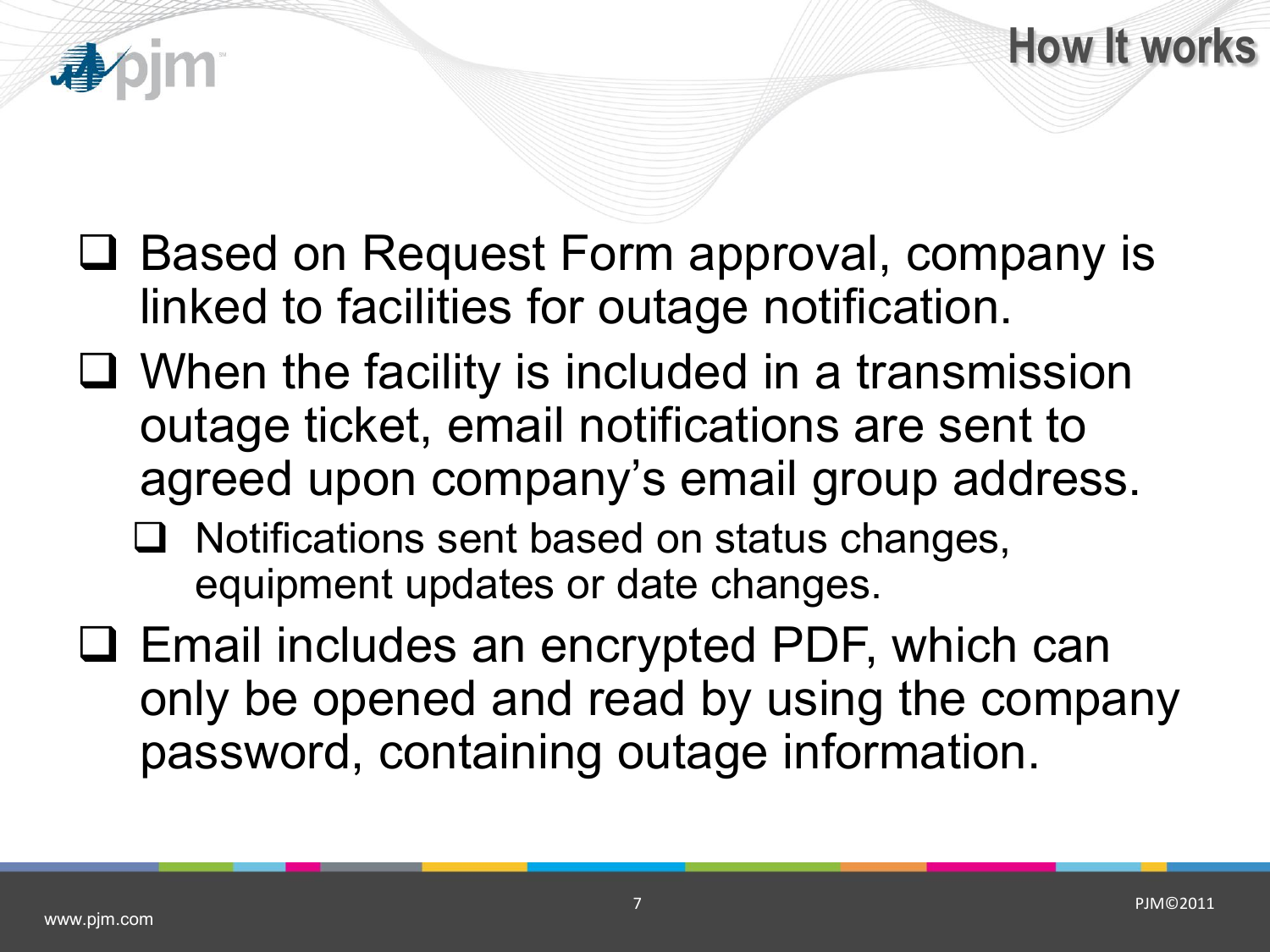

#### **Email Notification Contents Email Notification PDF Contents**

- Company name email is sent to.
- Transmission outage ticket number.
- $\Box$  Ticket's current status, end date and time.
- Type of outage:
	- $\Box$  Continuous No outage interruptions.
	- $\Box$  Daily Outage starts and stops every day according to times in ticket start and end.
- $\Box$  Facilities in ticket which you have been approved to be notified of when outaged.
	- $\Box$  Note: More facilities then those shown in PDF may be included in the ticket. However, only those approved from Participation Form are displayed.
	- $\Box$  Important: If a facility is removed on a subsequent email, it is because the facility has been removed from the ticket.
- $\Box$  PJM determined System Impacts to be considered whenever facility is outaged.
- $\Box$  Status of facility (i.e. open/closed) during time ticket is active.